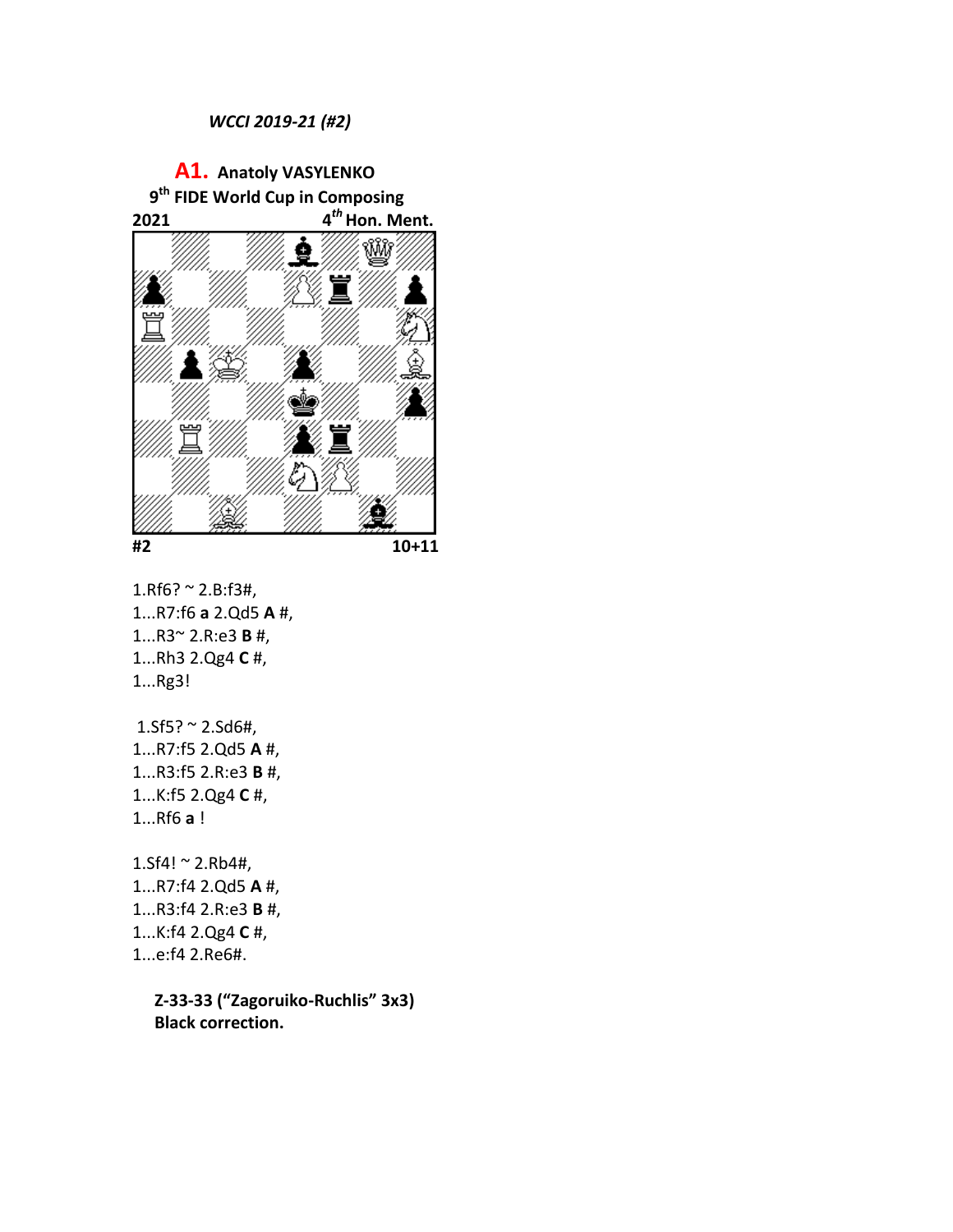## *WCCI 2019-21 (#2)*

 **A2. Anatoly VASYLENKO**   *«Проблеміст України»*  **2020 1 st - 3 rd Pr. #2 9+9**

 $1.B:e6? \approx 2.B:f5#$ , 1...B:e6 **a** 2.Shf4 **A** # **(theme B),** 1...e3!

1.B:e4 **B** ? ~ 2.B:f5#, 1...B:e4 **b** 2.Shf4 **A** # **(theme B),**, 1...Bf6 **(unpin)** 2.R:f6#, 1...g:f3!

1.f:e4? ~ 2.e:f5#, 1...B:e4 **b** 2.B:e4 **B** #, 1...Bf6 **(unpin)** 2.R:f6#, 1...Qf1!

1.S:e6! ~ 2.Shf4 **A** #, 1...B:e6 **a (selfpin)** 2.B:e4 **B** #, 1...K:h5 2.Seg7# **(switchback)**, 1...Bg5 2.Sef4# **(theme B2)**,

**Z-41-22 ( reciprocal changes of two mates, spread over 4 phases: aA–bA–bB–aB). Dombrovskis effect: aA–[A]aB. Vladimirov effect: BbA–bB.**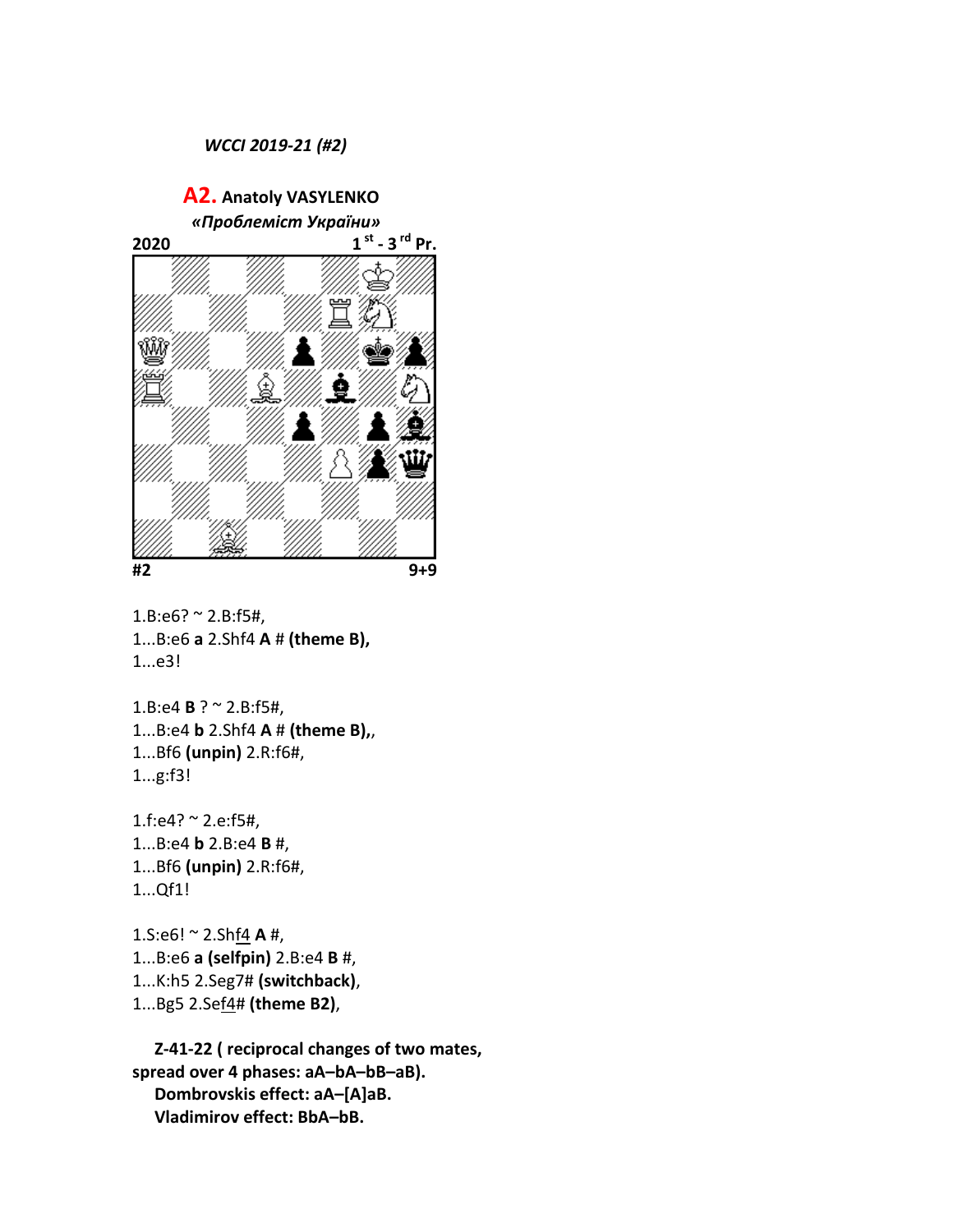## *WCCI 2019-21 (#2)*



\*1...Sd4 **x** 2.Qa7 **X** # (**with a pin Sd6**);

1.Qg2? ~ 2.Qb7# (**with a pin Sd6**), 1...e4 2.Q:e4# (**with a pin Sd6),**

- 1...Q:g2 / h1 2.S:f5# (**with a pin Sd6),**
- 1...B**c5** (**unpin Sd6**) 2.Qg5#,
- 1...Qf3!

1.c:b5? ~ 2.Qe6 **A** , Qf7 **B** , Re8 **C** #; 1...S:g7 **y** !

1.**c5**! (**unpin Sd6 - "caprice")** ~ 2.Qe6 **A** # (2.Qf7 **B** ?, Re8 **C** ?), 1...Sf7+ 2.Q:f7 **B** # (2.Re8 **C** ?, 2.Qa7 **X** ?), 1...Se8 2.R:e8 **C** # (2.Qf7 **B** ?, 2.Qa7 **X** ?), 1...Sc4 2.Qa7 **X** # (2.Qf7 **B** ?, 2.Re8 **C** ?), 1...Sd4 **x** / S:g7 **y** 2.c:d6# (capture Sd6).

**Threat reduction with white correction Pc4. Radical change:** 

- **mates with a pinned Sd6 in try-play;**
- **mates with a unpinned Sd6 playing in solution, with dual avoidance.**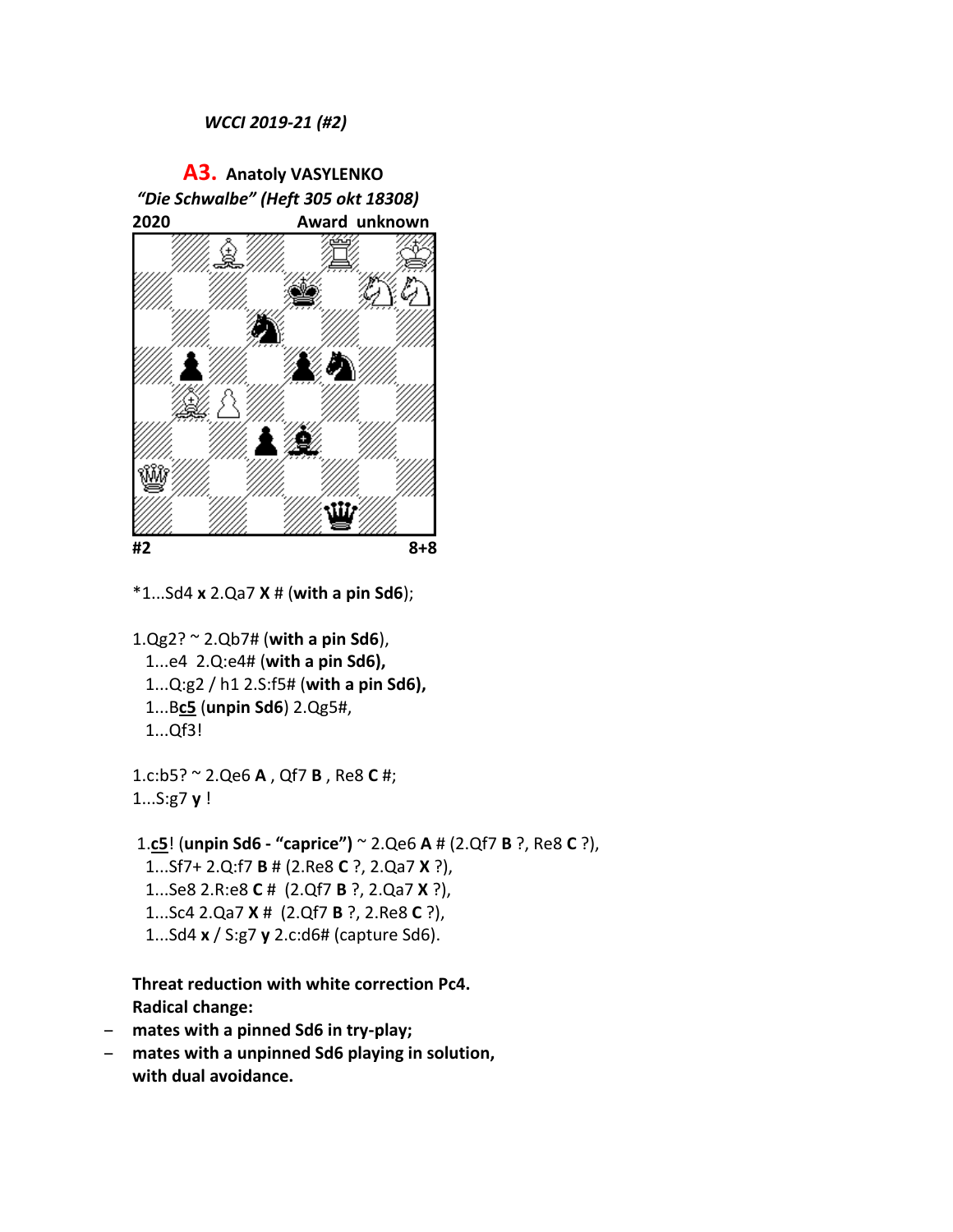**A4. Anatoly VASYLENKO**  *"Štefan Sovik-75 JT"*  **2020 5** *th* **Pr. #2 7+9**

1.Rc3? ~ 2.Rc5#, 1...K:d4 2.Qd2#, 1...Sc4 2.Q:c4#, 1...e:d4 **a** ! e3 **b** !

1.Rd3? ~ 2.Se3 **A** , Sc3 **B** #, 1...e:d3 **c** 2.Q:e5 **C** #, (1...Sb1/b5 **x** 2.Se3 **A** #, 1...Sc2/c4 **y** 2.Sc3 **B** #), 1...e:d4 **a** !

1.Rf3? ~ 2.Se3 **A** #, 1...e:f3 **d** 2.Q:e5 **C** #, 1...e:d4 **a** 2.Rf5#, 1...Sc2/c4 **y** 2.Qc4 **Z** #, 1...e3 **b** !

1.Qf3? ~ 2.Qf7#, 1...e:f3 **d** 2.R:e5 **D** #, 1...e:d4 **a** 2.Qf5#, 1...Rg6 2.Q:e4#, 1...Rf4!

1.Qd3! ~ 2.Sc3 **B** #, 1...e:d3 **c** 2.R:e5 **D** #, 1...e:d4 **a** 2.Q:d4#, 1...Sb1/b5 **x** 2.Qc4 **Z** #.

**Z-41-22 (reciprocal changes of two mates, spread over 4 phases: cC-dC-dD-cD).**

**Z-31-13 (changed move-functions and mates:**  $a! - a - a$ **). Rotterdam (Kharkov) theme with wR-correction: a!b! – a! – b! Barnes theme with "Fleck-Hannelius": AB(xA,yB) – AyZ – BxZ. Same wQ/wR-square: d3, f3, e5, f5.**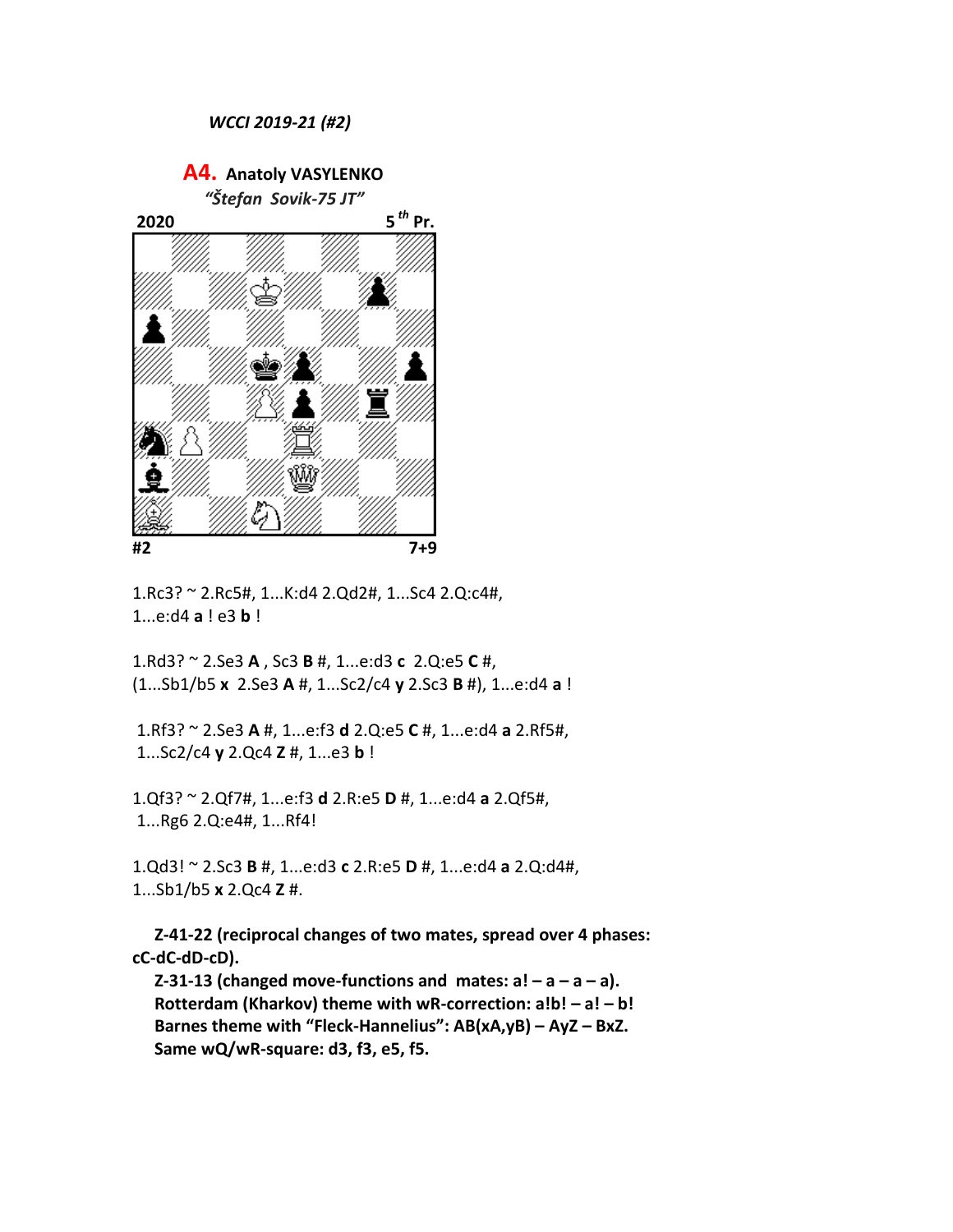

\*1...Qd5 **a** 2.Bd5 **A** , Qd5 **B** #, 1...c6 **b** 2.Q:d7 **C** #, 1...d5 **c** 2.Qc6 **D** #;

1.e:f6 **E** ? ~ 2.Qe4 **F** #, (1...Qd5 **a** 2.Bd5 **A** , Qd5 **B** #, 1...c6 **b** 2.Q:d7 **C** #, 1...d5 **c** 2.Qc6 **D** #), 1...Q:g2 **d** !

 $1.Bc6? \approx 2.B:d7#$ , 1...Qd5 **a** 2.B:d5 **A** # (2.Q:d5 **B** ? – **anti-Bristol / Makihowi**), 1...d:c6 2. Q:c6 **D** # (**Ruchlis**), (1...Rh7 2.R:f6#), 1...Rg7!

1.Qe4 **F** ! ~ 2.e:f6 **E** # 1...Qd5 **a** 2.Q:d5 **B** # (2.B:d5 **A** ? – **anti-Bristol / Makihowi**), 1...d5 **с** 2.e:d6 e.p.# (2.Qc6 **D** ? – **critical wQ-move, en-passant**), 1...Q:g2 **d** 2.d5# (no 2...Q:d5 **a** ? – **anticritical wQ-move**), 1...f:e5 2.Q:e5#.

*Add: 1.d5?+ Q:d5 2.Q:d5#, 1...K:e5! (2.Qe4?); 1.Qb5? [2.Q:d7 C #], (1...Qd5 2.Bd5, Qd5#, 1...Rh7 2. R:f6#), 1...c6 b ! – Dombrovskis paradox (inverted);*